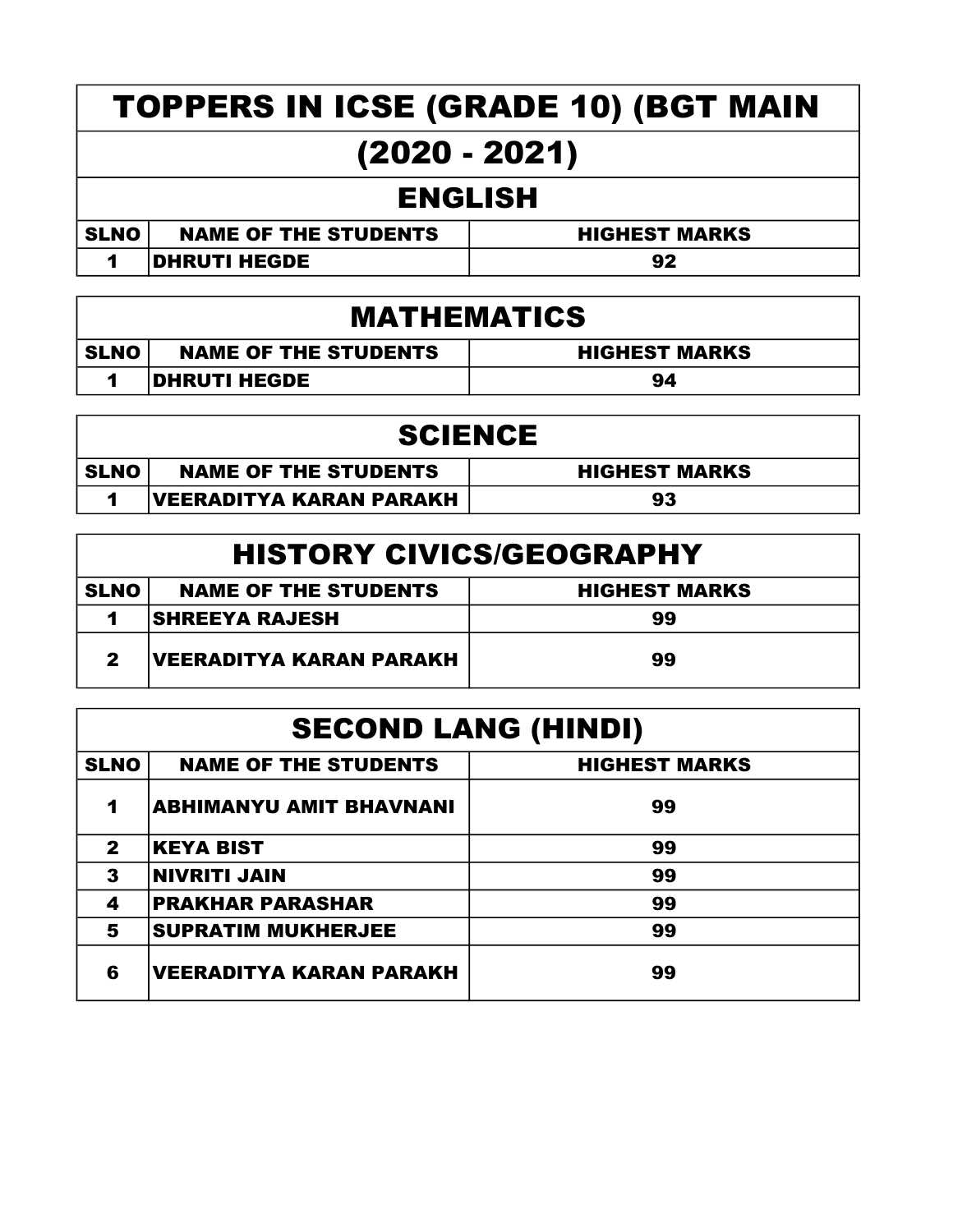| <b>FRENCH</b> |                              |                      |
|---------------|------------------------------|----------------------|
| <b>SLNO</b>   | <b>NAME OF THE STUDENTS</b>  | <b>HIGHEST MARKS</b> |
|               | <b>AGASTYA RAGHAVAN JAIN</b> | 87                   |
|               |                              |                      |

| KANNADA     |                                |                      |
|-------------|--------------------------------|----------------------|
| <b>SLNO</b> | <b>NAME OF THE STUDENTS</b>    | <b>HIGHEST MARKS</b> |
|             | <b>DHRUTI HEGDE</b>            | 99                   |
| 2           | <b>MANASI BIDALUR GOPINATH</b> | 99                   |

| <b>SPANISH</b> |                               |                      |
|----------------|-------------------------------|----------------------|
| <b>SLNO</b>    | <b>NAME OF THE STUDENTS</b>   | <b>HIGHEST MARKS</b> |
|                | <b>RANJANI VEENA BELAVADI</b> | 97                   |

### COMPUTER APPLICATION

| <b>SLNO</b> | <b>NAME OF THE STUDENTS</b>    | <b>HIGHEST MARKS</b> |
|-------------|--------------------------------|----------------------|
|             | <b>SUKRITI GOYAL</b>           | 100                  |
| 2           | <b>VEERADITYA KARAN PARAKH</b> | 100                  |

| <b>PHYSICAL EDUCATION</b>                                          |                         |     |
|--------------------------------------------------------------------|-------------------------|-----|
| <b>SLNO</b><br><b>NAME OF THE STUDENTS</b><br><b>HIGHEST MARKS</b> |                         |     |
| 1                                                                  | ABHIMANYU AMIT BHAVNANI | 100 |
| 2                                                                  | <b>DHRUTI HEGDE</b>     | 100 |
| 3                                                                  | <b>SHREEYA RAJESH</b>   | 100 |

| ART         |                             |                      |
|-------------|-----------------------------|----------------------|
| <b>SLNO</b> | <b>NAME OF THE STUDENTS</b> | <b>HIGHEST MARKS</b> |
|             | <b>SIRI SRAAVYA KANCHI</b>  | 96                   |

## ECONOMICS